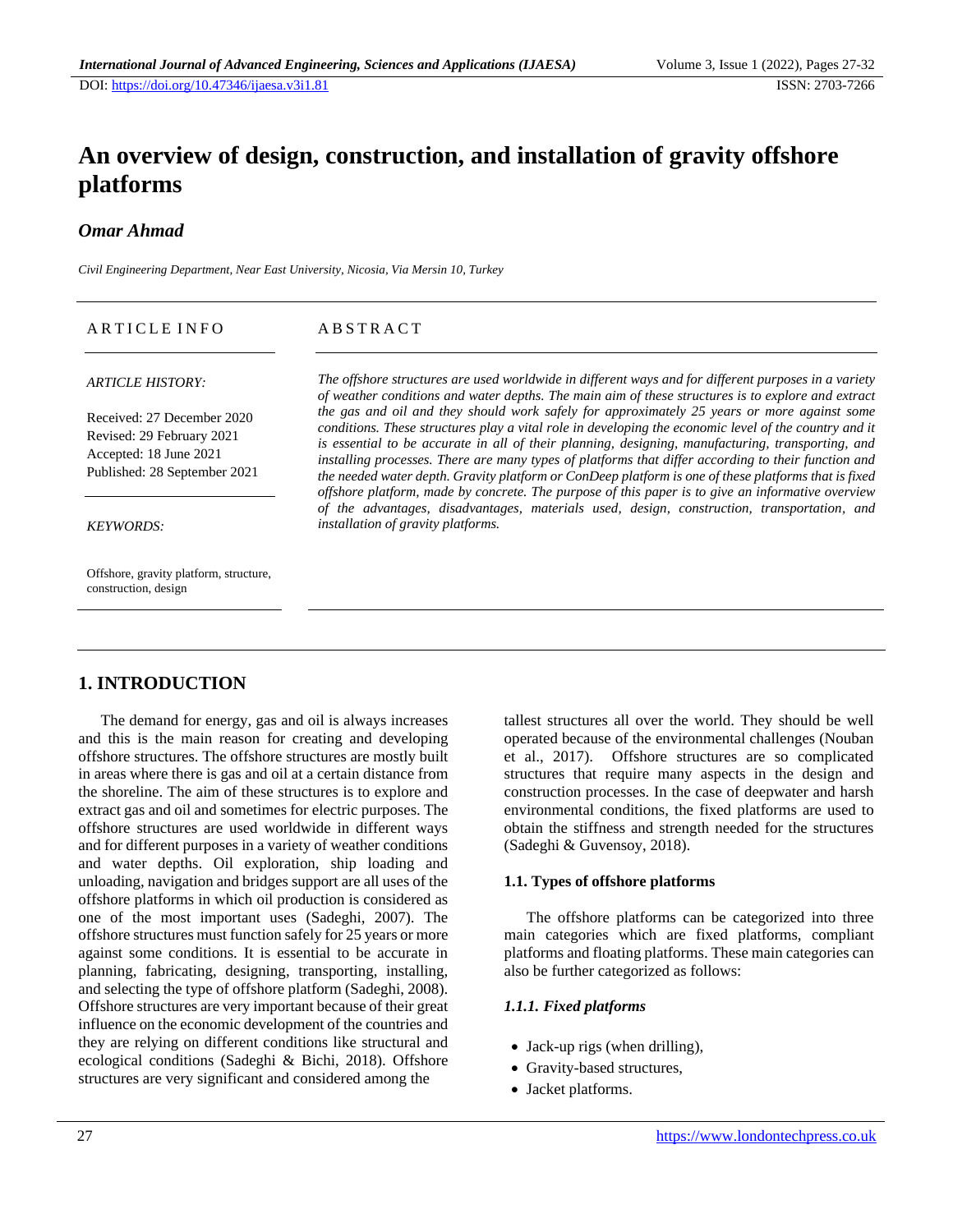#### *1.1.2. Compliant platforms*

- Tension leg platform,
- Articulated tower,
- Guyed tower.

#### *1.1.3. Floating platforms*

- Floating production unit,
- Spar,
- Semisubmersible,
- Floating production, storage, and offloading system,
- Floating storage and offloading.

(Chandrasekaran, 2018).

### **2. GRAVITY PLATFORMS**

Gravity platforms are fixed offshore platforms which are made of concrete (Fig.1.). ConDeep platforms are the other name of gravity platforms and they are mostly used in the side of Brazilian water and the North Sea (Nouban et al., 2016). Gravity platforms are used in the North Sea because their foundations are large and have long height so no additional fixing and also because the sea bed materials are consolidated in the North Sea (Clauss et al., 1992).



**Fig. 1.** Gravity platform (Langena et al., 1998)



| Name of platform | Water depth (m) |
|------------------|-----------------|
| Troll            | 330             |
| Draugen          | 280             |
| Heidrun          | 280             |
| Slebner          | 80              |
| Oseberg          | 100             |
| Maureen          | 95.6            |
| Ekofisk 1        | 70              |
| Osberg north     | 100             |
| Cormorant        | 149             |
| Ninian           | 136             |
| Dunlin A         | 153             |
| Frig TP 1        | 104             |
| Frig CDP1        | 98              |
| Frig MCP01       | 94              |
| Frig TCP2        | 103             |
| Gulfaks a        | 133.4           |
| Gulfaks b        | 133.4           |
| Gulfaks C        | 214             |
| Beryl A          | 119             |
| <b>Brent B</b>   | 140             |
| Brent C          | 141             |
| <b>Brent D</b>   | 142             |
| Statfjord A      | 145             |
| Statfjord B      | 145             |
| Statfjord C      | 145             |

The gravity platform contains 24 cylindrical cells located at the caisson (the lower part). The approximate diameter and height of cells are 24 m and 77 m respectively. In order to carry the deck, four of these cells are elongated. Moreover, some of these cells are extended downward and penetrate the seabed to form the skirts (Langena et al., 1998). Table 1 shows the gravity offshore platforms constructed worldwide.

#### **2.1. Advantages of gravity offshore platforms**

Advantages of gravity offshore platforms are as follows:

- Safe for the people working on it,
- Possibility of towing to the site with the deck,
- Less time in installation and less cost,
- Less maintenance cost because the concrete in water has lesser problems than the steel,
- Crude oil capacity can be adjusted,
- Can support large areas of decks,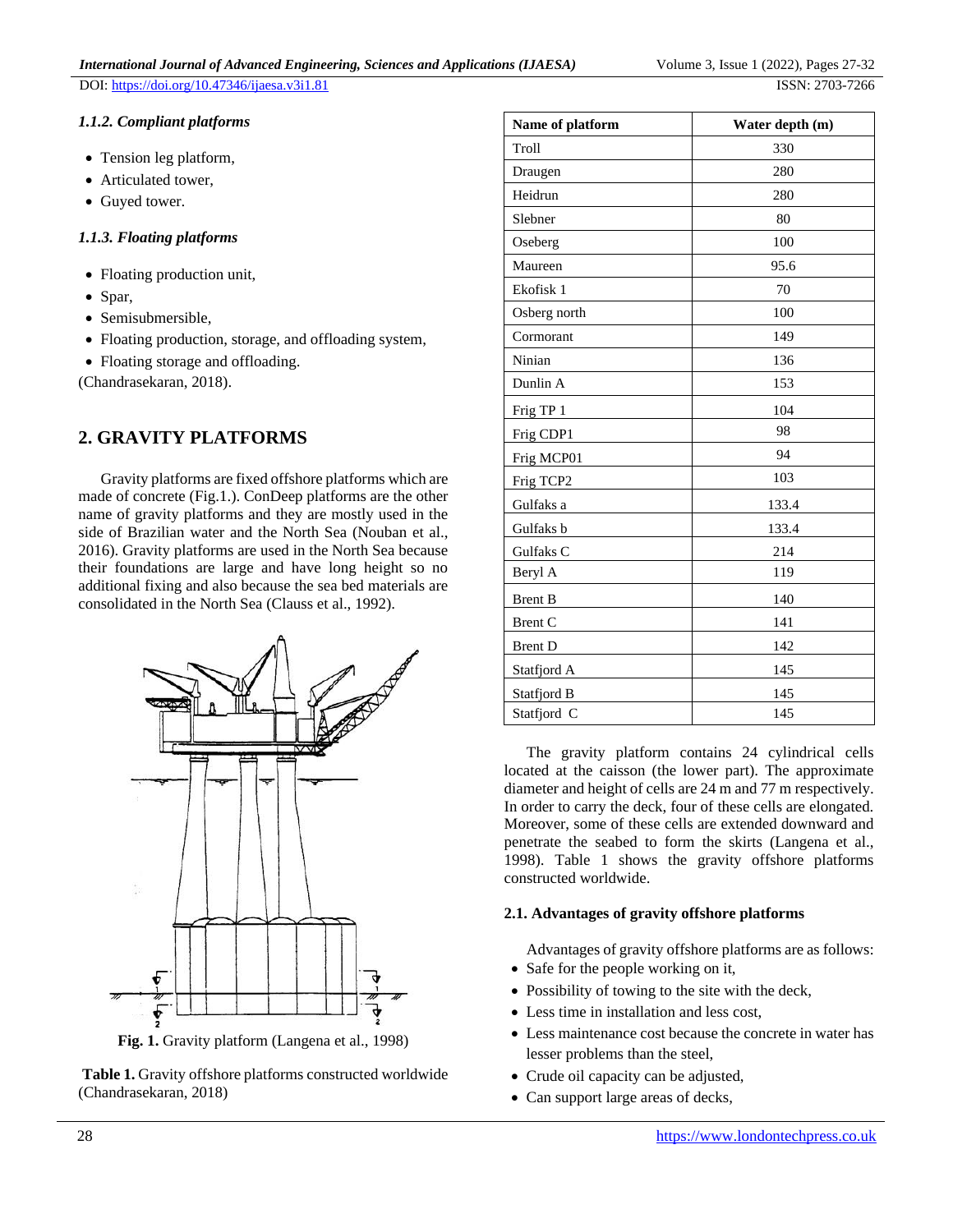• Healthy monitoring because there is an excess to the seabed from the cell in the foundation.

#### **2.2. Disadvantages of gravity offshore structures**

Disadvantages of gravity offshore platforms are as follows:

- Inappropriate for the sites with poor soil conditions,
- Construction process takes a long time which leads to delay in production,
- Falling of the natural frequencies during the range of power of the wave spectrum (Chandrasekaran, 2018).

#### **2.3. Materials**

- The requirements for the materials are as follows:
- Compressive concrete strength 65 Mpa,
- Maximum water-cement ratio 0.4,
- Cement material content  $360 450$  kg/m<sup>3</sup>,
- Maximum silica fume content 8%,
- Maximum fly ash content 30%,
- Slump 240 mm,
- Coefficient of chloride diffusion  $4 \times 10^{-12}$  m<sup>2</sup>/s,
- Freezing and thawing are resistant to splash zone 2-4% air entrainment (Widianto et al., 2016).

#### **2.4. Design considerations**

Gravity offshore platforms are giant structures and according to the different loads that are imposed on them, there are some considerations that should not be overlooked which are:

- The oil storage must be accurately designed and it should be tight with respect to the oil leakage which means that there should be no cracks and only very limited cracks are accepted,
- The internal pressure of the oil must be less than the external pressure of water,
- Temperature stresses caused by hot oil,
- Instability of the walls and columns of the caisson,
- Local earth pressure,
- Fatigue damage at the bases of columns (Otunyo, 2011).

#### **2.5. Loads considered in the design**

The gravity offshore platforms are exposed to many horizontal and vertical loads that should be taken into consideration in the design process. The loads are as follows.

#### *2.5.1. Dead loads*

The dead loads are the weights of the structure that include deck, jacket, piping, anodes, boat landing, grating, and all the equipment which are fixed and permanent (Al-Sharif, 1995).

#### *2.5.2. Live loads*

The live loads are the loads that that are not permanent on the platform and may change in the different steps of operation. They include the weight of workers working on the platform, impact loads, helicopter loads, and the crane operation (Al-Sharif, 1995).

#### *2.5.3. Ice and snow loads*

When the structures are located in the Polar Regions or in the side of cold countries the ice and snow loads must be taken into consideration because their high intensity can create a big load on the structure and it may happen suddenly to the structure. An empirical formula can be used in order to calculate the ice force (Kharade & Kapadiya, 2014).

$$
F_{ice} = CfA \tag{1}
$$

where:

- *C*: the coefficient of ice force which varies between 0.3 and 0.7,
- *f* : the ice crushing strength which varies between 1.5 and 3.5 Mpa,
- *A*: the area struck by ice which equals to diameter times the thickness.

#### *2.5.4. Wind forces*

For the design of the gravity offshore platform, the wind-induced loading which can also be called as drag force should be evaluated. During the estimation of the windinduced loading, some predictions are used for instance neglecting higher-order wind-induced loading and by using turbulent wind spectral formulations. The drag force can be evaluated by applying the following equation (Jang & Jyh-Shinn, 1999).

$$
F_D = I/2 \rho C D A U^2 \left( t \right) \tag{2}
$$

where:

*F<sub>D</sub>*: the drag force, *ρ*: the density of air, *A*: the area of the structure, *U (t)*: incident wind speed.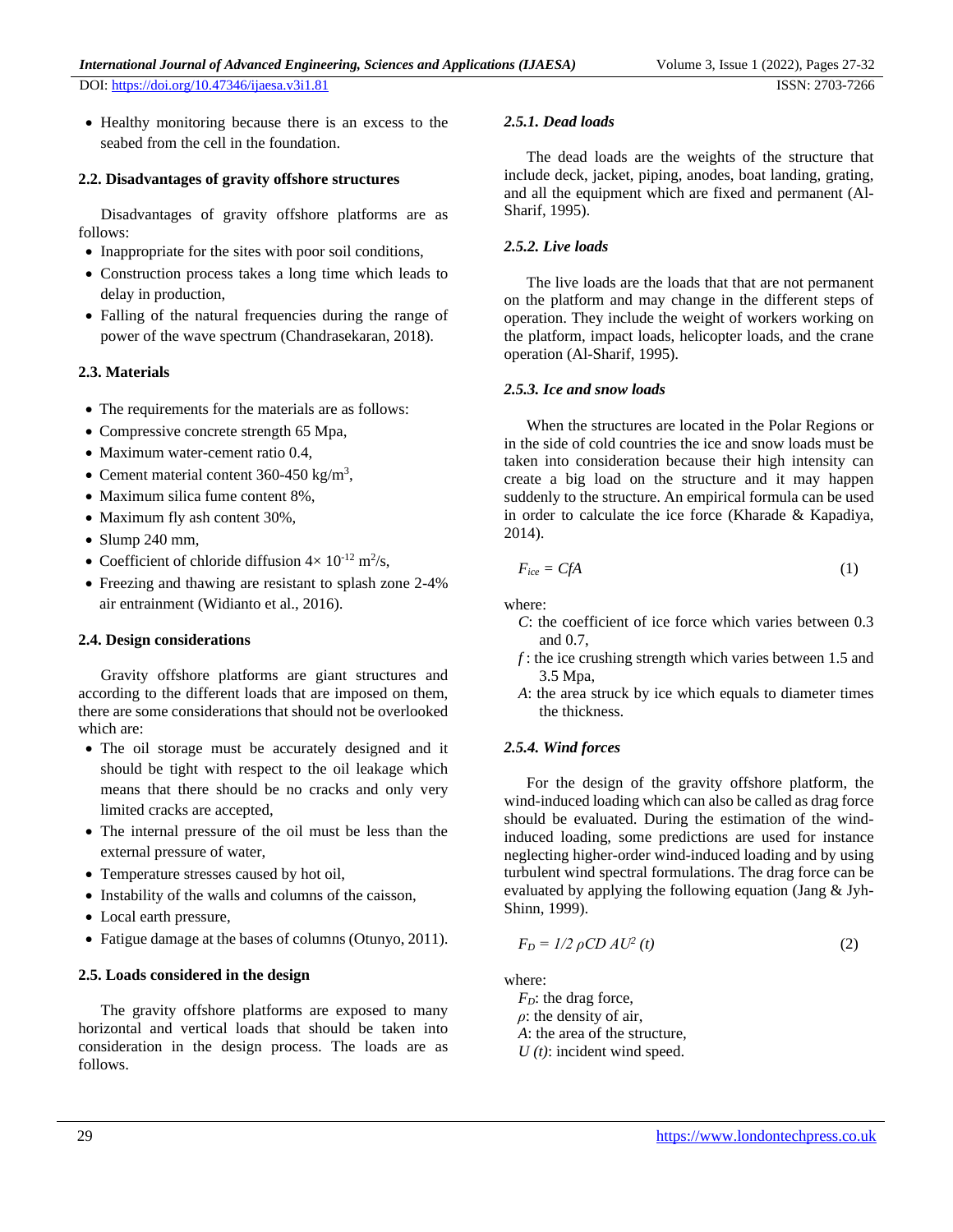#### *2.5.5. Wave forces*

Evaluation of the wave slamming and slap forces on the structure is necessary and it can be included in the equation of motion if warranted. The wave forces that are imposed on the columns are the source of tendon responses and should be calculated in order to design (Sadeghi & Tozan, 2018). In order to analyze and indicate the wave data sensing by satellites, measuring devices and simulation models are used. The simulation models are mostly used in the world because it is simple and can be applied for most of the geographical areas while the two other methods are not widely used because they consume a long time, are expensive and not available for all regions (Sadeghi, 2007). The wave loads that are imposed on the structure create an overturning moment on the structure. In the design, the maximum wave height has to be used and it has a relationship with the significant wave height which is shown below (Kharade & Kapadiya, 2014).

$$
H_{max} = 1.86 H_s \tag{3}
$$

where:

*Hmax*: the maximum wave height,

*H<sub>s</sub>*: the significant wave height.

#### *2.5.6. Earthquake loads*

The offshore structures are exposed sometimes to lateral loads that may exceed their elastic limit. In some regions, the seismic loads are higher than other regions so the regions where the seismic loads are more active should be accurately designed against these loads in order to prevent any failure (Bargie et al., 2011).

#### *2.5.7. Current loads*

The currents in oceans create a drag loading on the offshore structures and they consist of tidal and wind-driven currents. The tidal currents vary with the change of depth but non-linearly on the contrary of wind-driven currents that vary linearly with the water depth. These currents can be expressed as follows (Kharade & Kapadiya, 2014).

$$
V_T = Vo_T y^{1/7}/h
$$
  
\n
$$
V_W = Vo_W y/h
$$
\n(4)

where:

*VT*: the tidal current at any height,

*VoT*: the tidal current at the surface,

*VW*: the wind-driven current at any height,

*VoW*: the wind-driven current at the surface,

*y*: the distance from the seabed,

*h*: the water depth.

#### *2.5.8. Fabrication, transportation, load out and installation forces*

The procedures and guidelines for fabrication must be followed and done as recommended to reduce the concentration of stress upon welding and misalignment and to deprive the cracks in the welds. Furthermore, the barge motion and the forces that may occur upon lifting or loadout with not equally slings must be considered in the design to make sure that the structure can resist these forces (Al-Sharif, 1995).

#### **2.6. Construction and fabrication**

The supports of the gravity-based structure can be categorized into three generations and each generation can be constructed in a different place. The dry dock is the first place where the construction of supports can occur and it is used in the first generation of gravity-based structures. The dry dock is flooded when the supports are ready to be floated out Fig.2. Floating pontoons is another place where the construction of supports can occur in which the supports are constructed on semisubmersible barge or floating pontoons and it is used in the second generation.



**Fig. 2.** Construction of supports in dry dock (Ruiz de Temino Alonso, 2013)

The advantages of this method are no need for a large area for construction in the port and there is no need for operation of floating and loading out in which the supports can be directly transported to the final destination Fig.3. Moreover, onshore can be another choice of supports construction in which the supports are constructed in the port and it is used in the third generation. The quayside may have to be reinforced because of the high requirements of the supports Fig.4 (Esteban et al., 2015).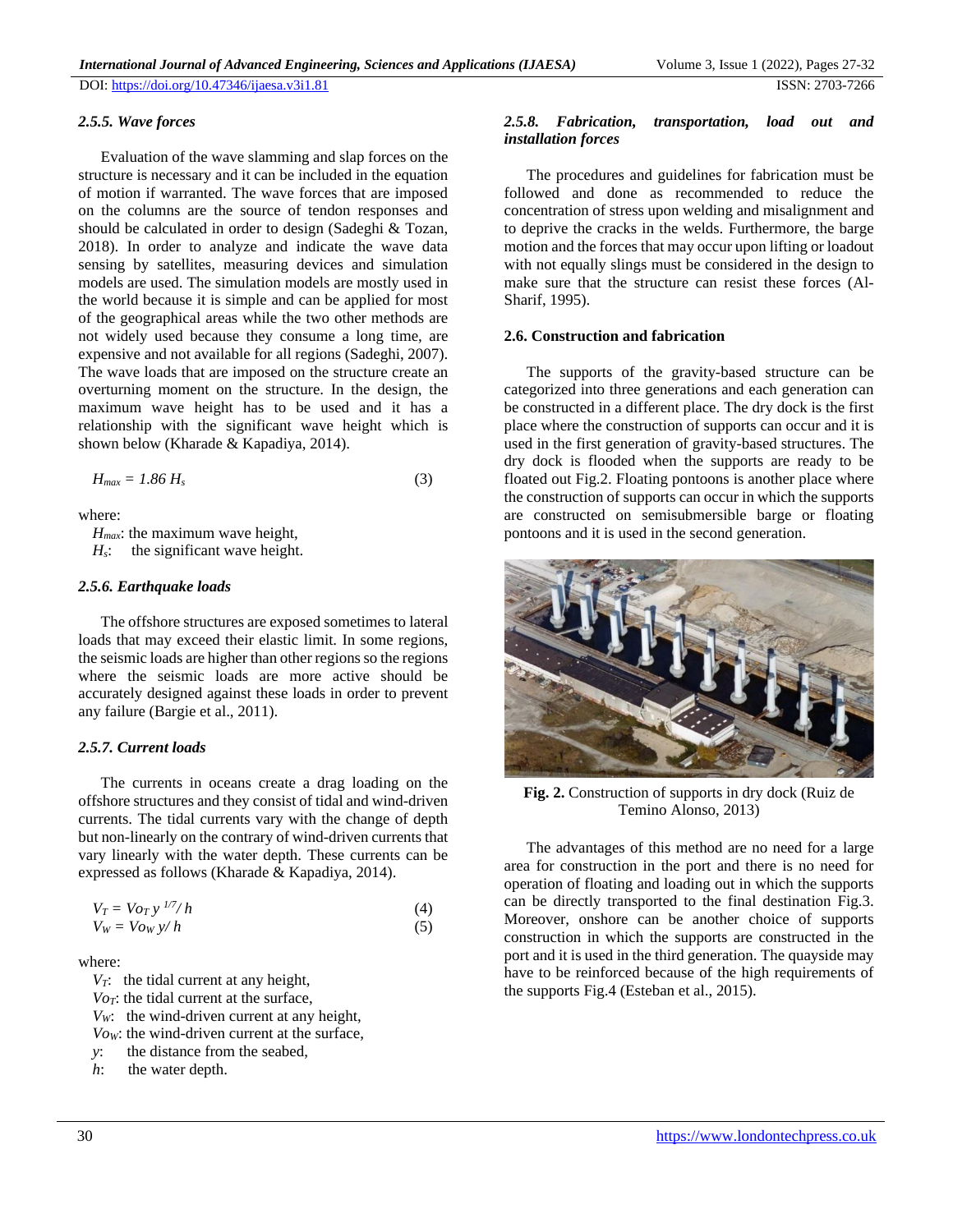

**Fig. 3.** Construction of supports on semisubmersible barge (Ruiz de Temino Alonso, 2013)



**Fig. 4.** Construction of supports on the quayside (Ruiz de Temino Alonso, 2013)

#### **2.7. Transportation**

For the cases of the first generation which are constructed on the dry dock, after building the structure and floating it out, the heavy-lift vessel barge is used for transporting and installing the supports. It should be modified to achieve the member's weights of structure and water depth requirements. Moreover, it should fit the shapes and sizes of supports. For the cases of the second generation which are constructed on the floating pontoon, after finishing the construction of the supports, they can be transported by the barge. In this case, the barge must follow the requirements of the international maritime organization IMO or any International Association of Classification Societies IACS members. For the cases of the third generation which are constructed on the onshore, a floating

pontoon is used for transporting the supports. (Esteban et al., 2015).

#### **2.8. Installation**

The installation process is positioning and levelling of the offshore platform according to the design drawings and assembling the different components of the structure in order to make it a stable structure (Muyiwa & Sadeghi, 2007). There are two techniques for installation of the structures which are an individual installation by using the heavy left vessel and installation of several supports by loading them on semisubmersible barges. The first technique is used when the construction occurred on the onshore and dry dock while the second technique is used when the construction occurred on the semisubmersible or floating barge. In all cases, the supports are lowered and installed to the seabed by heavy lift vessel Fig. 5. The advantages of the second technique are transferring the supports by one trip, faster in towing, safer, and easier if any problem occurred due to the weather conditions (Esteban et al., 2015).



**Fig. 5.** Installation of the supports (Ruiz de Temino Alonso, 2013)

In some situations, the seabed under the structure may need some preparations so in this case the preparation process should be started before the arrival of foundations. The backhoe on a pontoon prepares the seabed by installing and levelling a layer of gravel. After preparation of the seabed and arrival of foundations to the location, the heavylift vessel lifts the foundations and lowers them to their final destination. Then in order to withstand the applied loads, the foundations are ballasted. The next step is the installation of

the quarry stone layer in order to prevent the erosion of the gravel layer (Ruiz de Temino Alonso, 2013).